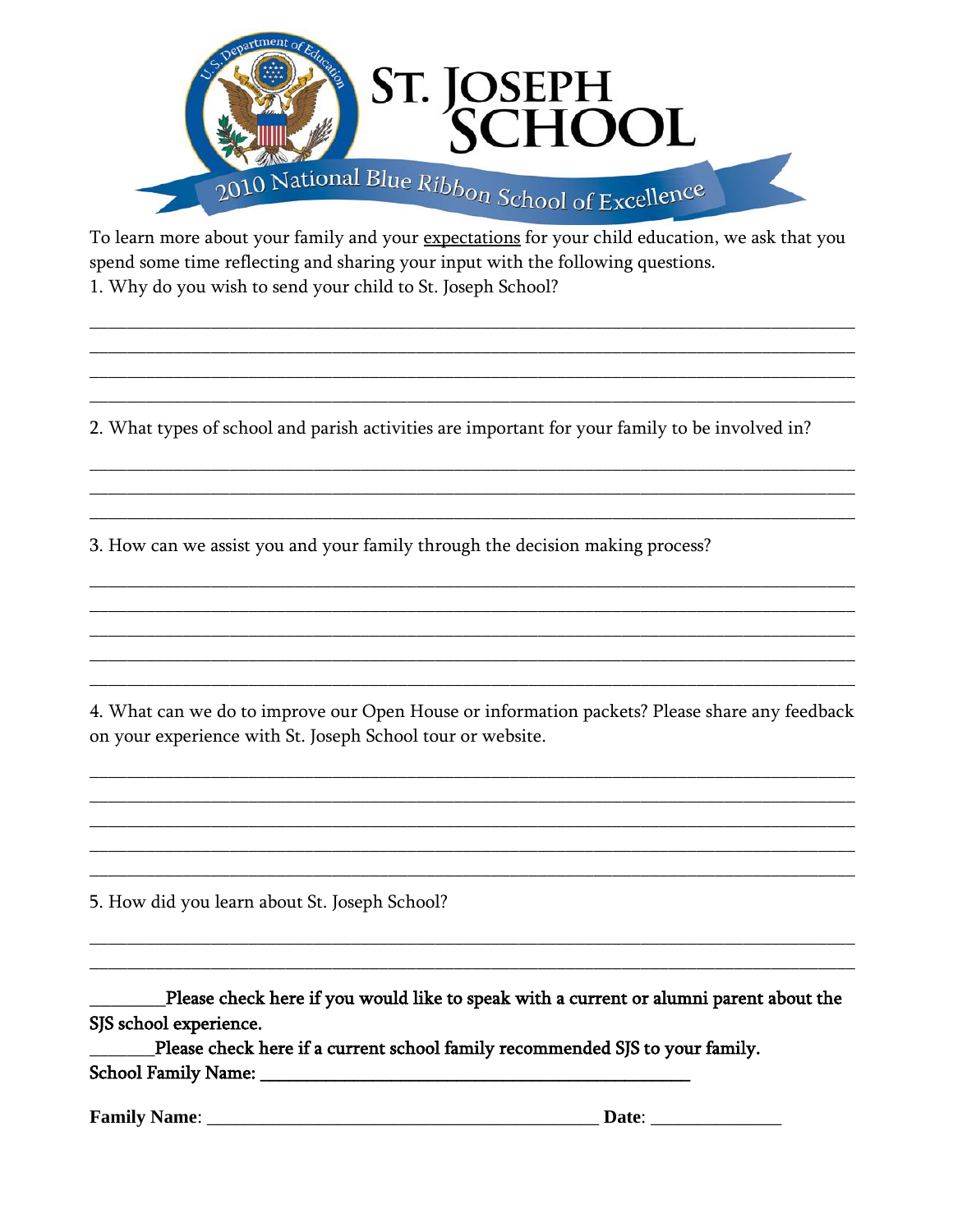# **parishioner Information**

Please check the following as they apply to your family:

# Attendance at Saturday/Sunday Mass

- ❑ Every Week
- ❑ Several Times a Month
- ❑ Occasionally

### Use of Church Envelopes or Auto Debit

- ❑ Every Week
- ❑ Several Times a month
- ❑ Occasionally

--------------------------------------------------------------------------------------------

### Participation in Church Ministry

- ❑ Eucharistic Minister
- ❑ Lector
- ❑ Usher
- ❑ Choir/Cantor/Musician
- ❑ Altar Server
- ❑ Religious Education Program- Teacher or Aide
- ❑ RCIA
- ❑ Marriage Preparation
- ❑ Baptism Preparation
- ❑ Please list any other areas of participation

#### Participation in Church Activities

- ❑ Parish Council
- ❑ Finance Committee
- ❑ Oktoberfest Committee
- ❑ Education Commission
- ❑ Set-up for Mass
- ❑ Holy Name Society
- ❑ Worship Commission
- ❑ Prayer Groups
- ❑ Please list any other areas of participation.

If you wish, please use the backside to explain what "Active Parishioner" means for you and your family. If you are new to this community, please explain how you and your family will become "Active Parishioners" in St. Joseph Church.

\_\_\_\_\_\_\_\_\_\_\_\_\_\_\_\_\_\_\_\_\_\_\_\_\_\_\_\_\_\_\_\_\_\_\_\_\_\_\_\_\_\_\_\_\_\_\_\_\_\_\_\_\_\_\_\_\_\_\_\_\_\_\_\_\_\_\_\_

#### (The above information will assist the Tuition Review Board in determining Contributing Parishioner status.)

\_\_\_\_\_\_\_\_\_\_\_\_\_\_\_\_\_\_\_\_\_\_\_\_\_\_\_\_\_\_\_\_\_\_\_\_\_\_\_\_\_\_\_\_\_\_\_\_\_\_\_\_\_\_\_\_\_\_\_\_\_\_\_\_\_\_\_\_\_

\_\_\_\_\_\_\_\_\_\_\_\_\_\_\_\_\_\_\_\_\_\_\_\_\_\_\_\_\_\_\_\_\_\_ Signature of adult completing this form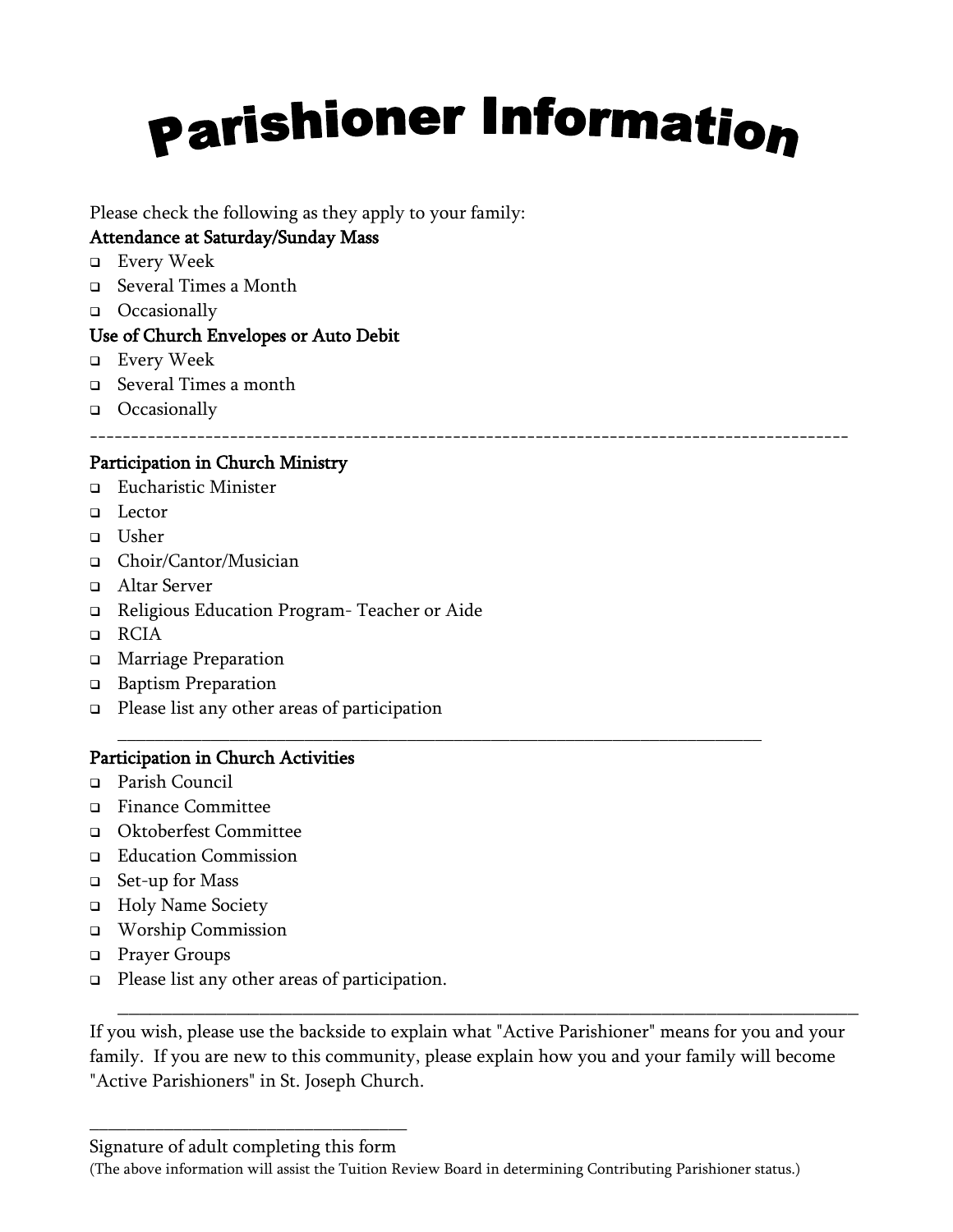

If you wish, please explain what "Active Parishioner" means for you and your family. If you are new to this community, please explain how you and your family will become "Active Parishioners" in St. Joseph Church.

If you would like to become more involved in our parish, please contact our school office at (815) 838-8173 or our parish office at (815) 838-0187, and we will assist you further.

Signature of adult completing this form

(The above information will assist the Tuition Review Board in determining Contributing Parishioner status.)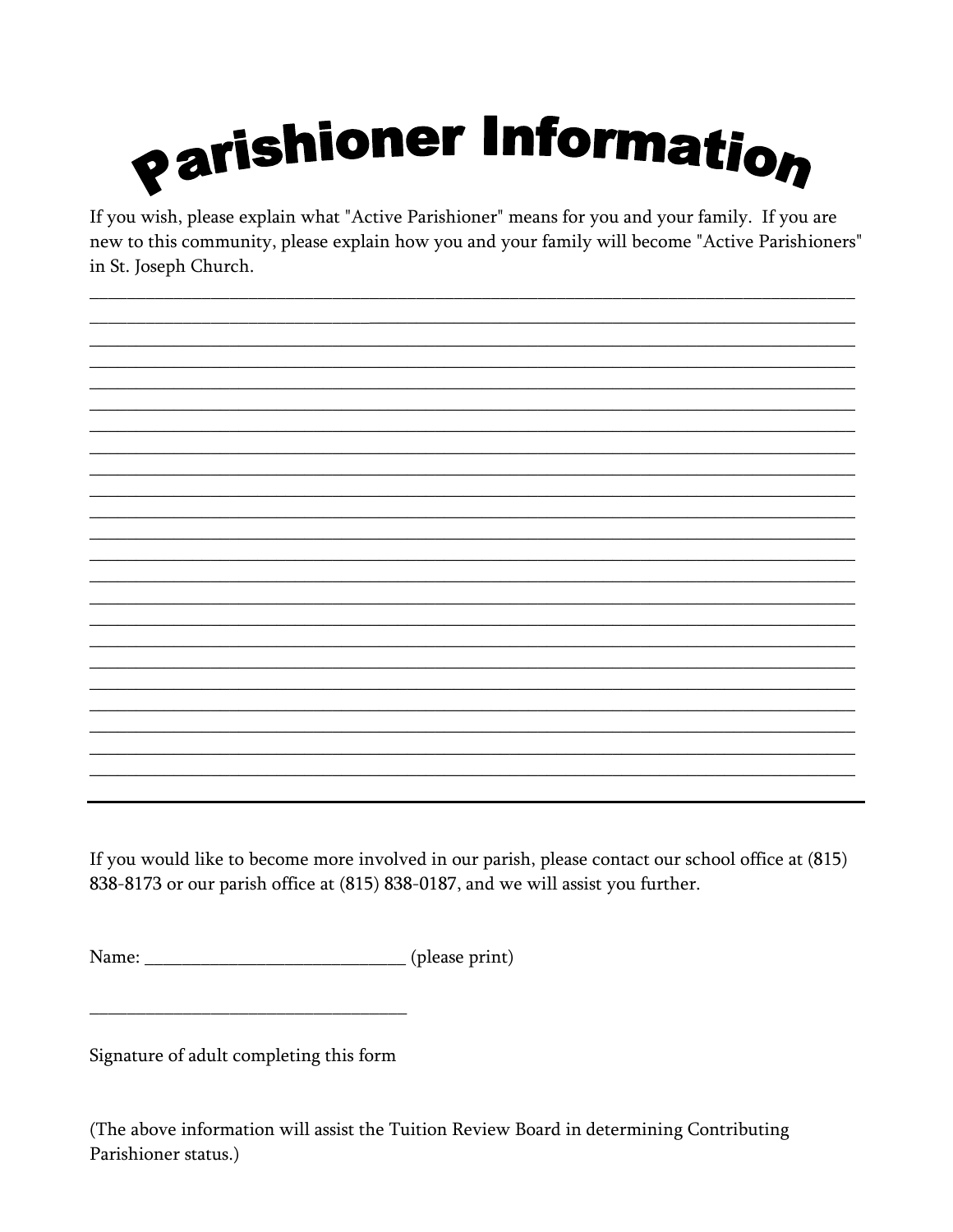

Thank you for choosing St. Joseph School for your child. We believe that St. Joseph School provides a Catholic environment that promotes excellence in learning and development of the whole person through the Gospel message. We seek to form leaders by guiding our students to their highest levels of spiritual and academic potential. It is our hope to offer this quality Catholic education and spiritual development to your child.

At this point, we have student openings at many grade levels. We do expect to reach maximum capacity in several classrooms. Please follow the outlined steps listed here so that your application may be processed efficiently and return the registration forms within the timeframe communicated.

- 
- 1. Please complete and return **all** forms: family application, application for each student, and registration fee. We cannot process your application if it is not complete.
- 2. Be sure to include an original birth certificate and baptismal certificate for each child to be registered. We will make copies of all forms and return the originals to you.
- 3. Submit a check for New Family Registration made out to St. Joseph School for \$150.00. If your child is accepted, this registration fee will be applied to the first month's tuition. If your child is not accepted, this registration fee will be returned to you. This fee is non-refundable once the principal acknowledges acceptance.
- 4. Return the registration packet to the school office between January  $28<sup>th</sup>$  February 18th. All applications returned during this time will be considered equally. We do not have a "first in line" policy.
- 5. Try to wait as "patiently" as you can. You will be notified of acceptance after our current families have been registered. We will send acceptance letters to our new registration families by February  $18<sup>th</sup>$ .
- 6. If you have any questions, please contact St. Joseph School principal, Miss Scheffler or the Administrative Assistant, Mrs. Rita Baxter at the school office (815) 838-8173.

I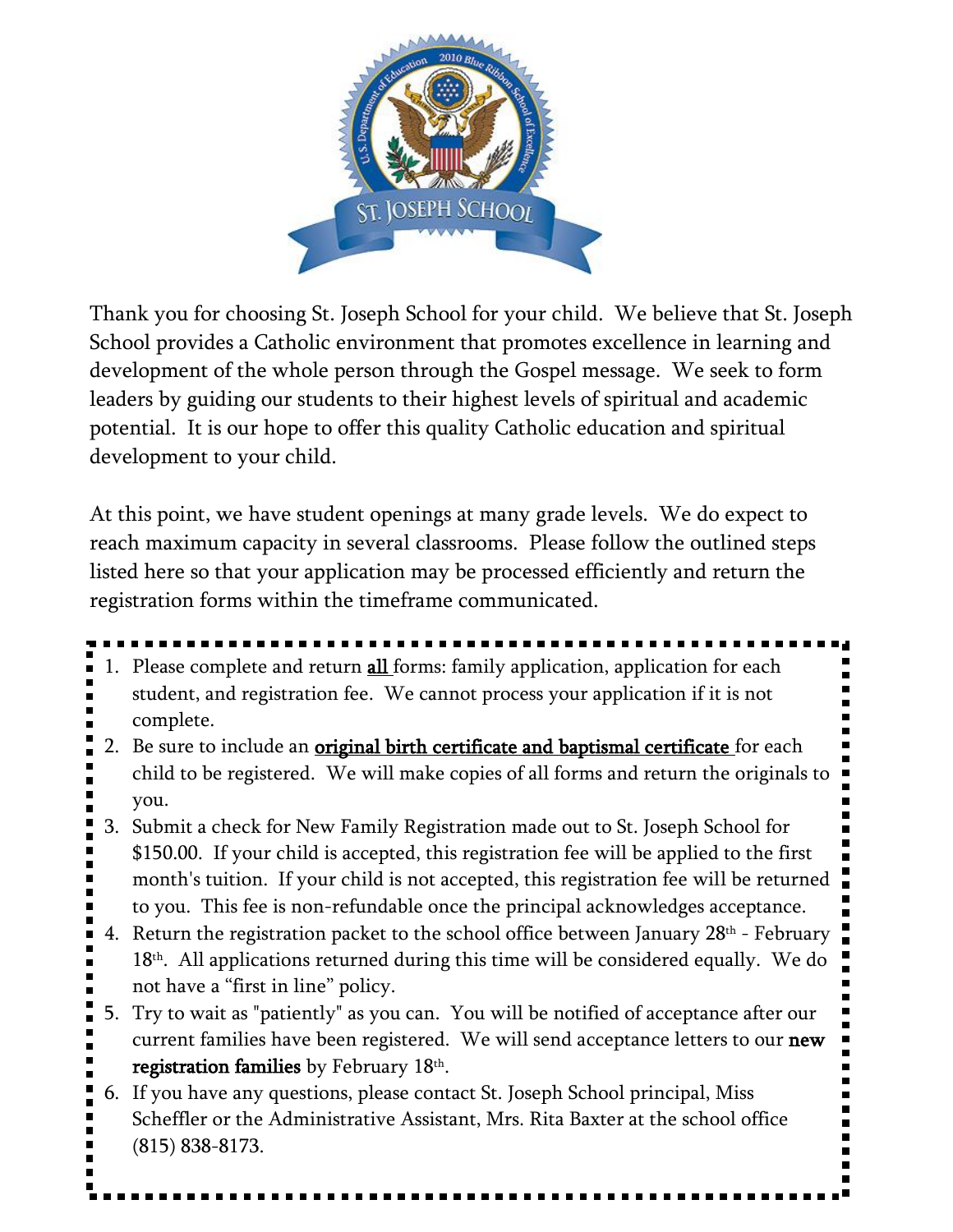

# **APPLICATION FOR ADMISSION**

|                                                               | (One application per student is required)                                                                                                                                                                                             |
|---------------------------------------------------------------|---------------------------------------------------------------------------------------------------------------------------------------------------------------------------------------------------------------------------------------|
|                                                               | FAMILY NAME: _________________________ (please print) DATE: ____________________                                                                                                                                                      |
|                                                               |                                                                                                                                                                                                                                       |
|                                                               |                                                                                                                                                                                                                                       |
|                                                               |                                                                                                                                                                                                                                       |
|                                                               |                                                                                                                                                                                                                                       |
|                                                               |                                                                                                                                                                                                                                       |
|                                                               | $\overline{\phantom{a}}$ (city/zip code)                                                                                                                                                                                              |
| Telephone #: $(\_\_)$                                         |                                                                                                                                                                                                                                       |
| E-mail Address: (Mother)                                      |                                                                                                                                                                                                                                       |
| E-mail Address: (Father)                                      |                                                                                                                                                                                                                                       |
|                                                               | (Please print. E-mail addresses will be used to communicate information from St. Joseph.)                                                                                                                                             |
|                                                               | Grade to Enter:<br><u>Example 2014</u> Wust be 5 years old by 9/1/2020 to enter Kindergarten                                                                                                                                          |
|                                                               |                                                                                                                                                                                                                                       |
|                                                               | How is this child academically? Above Average Average Below Average                                                                                                                                                                   |
|                                                               | Does your child receive any special services? Please check any and all that apply                                                                                                                                                     |
|                                                               | ______Speech ________ Developmentally Delayed Placement ______Physical Therapy                                                                                                                                                        |
|                                                               | _____Occupational Therapy ______Learning Disability Services _____Other                                                                                                                                                               |
| ______ Check here if your child is served under an IEP or ISP |                                                                                                                                                                                                                                       |
|                                                               | How does this child relate to his/her teacher?___________________________________                                                                                                                                                     |
|                                                               | How does this child get along with his/her classmates?<br><u>Letting and</u> the same of the same of the same of the same of the same of the same of the same of the same of the same of the same of the same of the same of the same |
|                                                               | Child's Religion                                                                                                                                                                                                                      |
|                                                               | Where was child baptized?                                                                                                                                                                                                             |
|                                                               |                                                                                                                                                                                                                                       |
|                                                               |                                                                                                                                                                                                                                       |
|                                                               | Marital Status: _____Married ___Divorced ___Separated ___Single Parent ___Other                                                                                                                                                       |
| FOR OFFICE USE ONLY:                                          | Method of Payment: Cash<br>$Check$ <sub>___</sub>                                                                                                                                                                                     |
|                                                               | Birth Certificate Baptismal Certificate Request for Records Sent Records Received                                                                                                                                                     |

\_\_\_\_\_ Verified 9/1 birth date for incoming Kindergarten Students